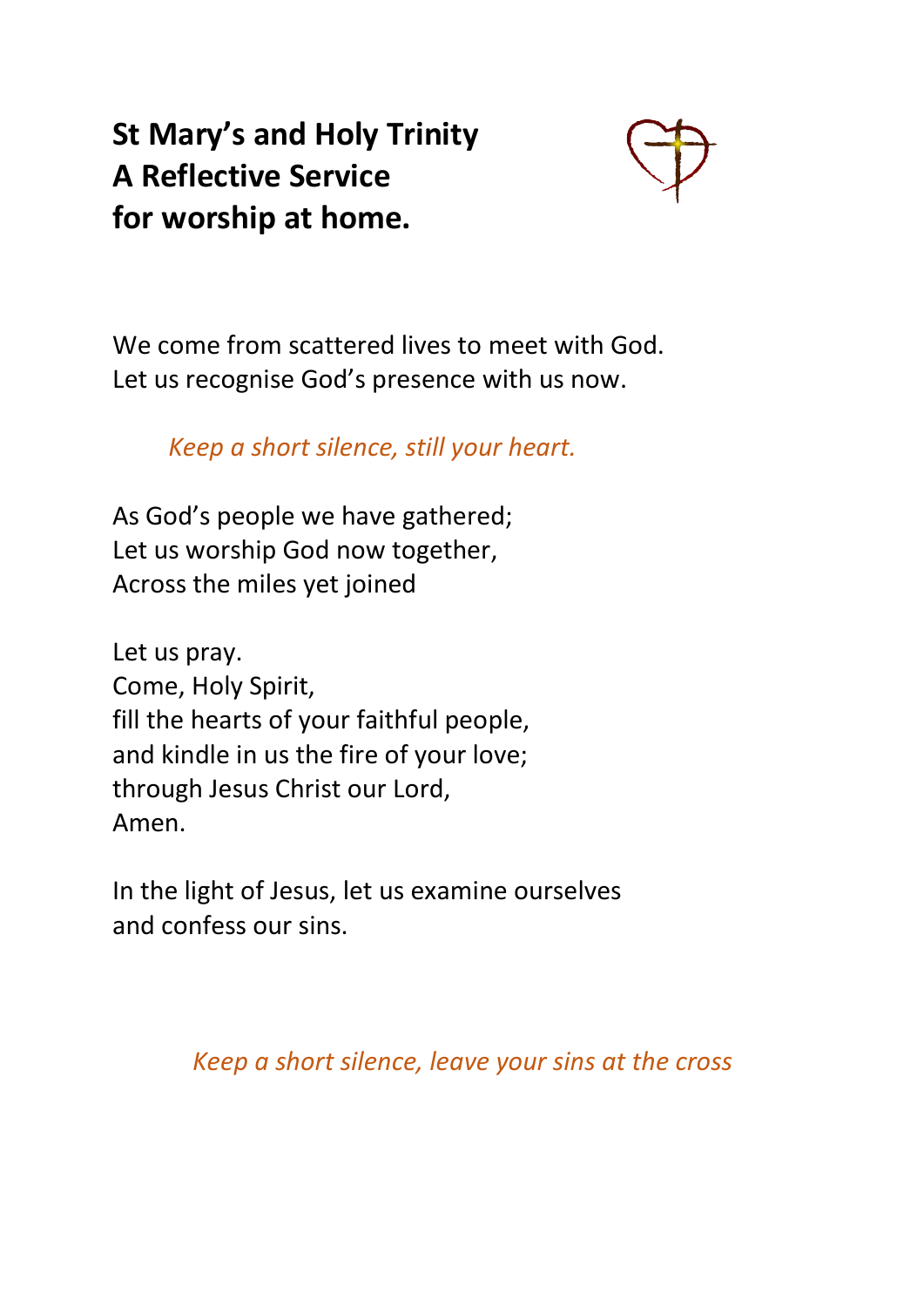### *We confess our sins:*

Most merciful God, Father of our Lord Jesus Christ, we confess that we have sinned in thought, word and deed. We have not loved you with our whole heart. We have not loved our neighbours as ourselves. In your mercy forgive what we have been, help us to amend what we are, and direct what we shall be; that we may do justly, love mercy, and walk humbly with you, our God. Amen.

## *We receive God's forgiveness :*

May the Father forgive us by the death of the Son, and strengthen us to live in the power of The Spirit all our days. Amen.

*Bible reading:*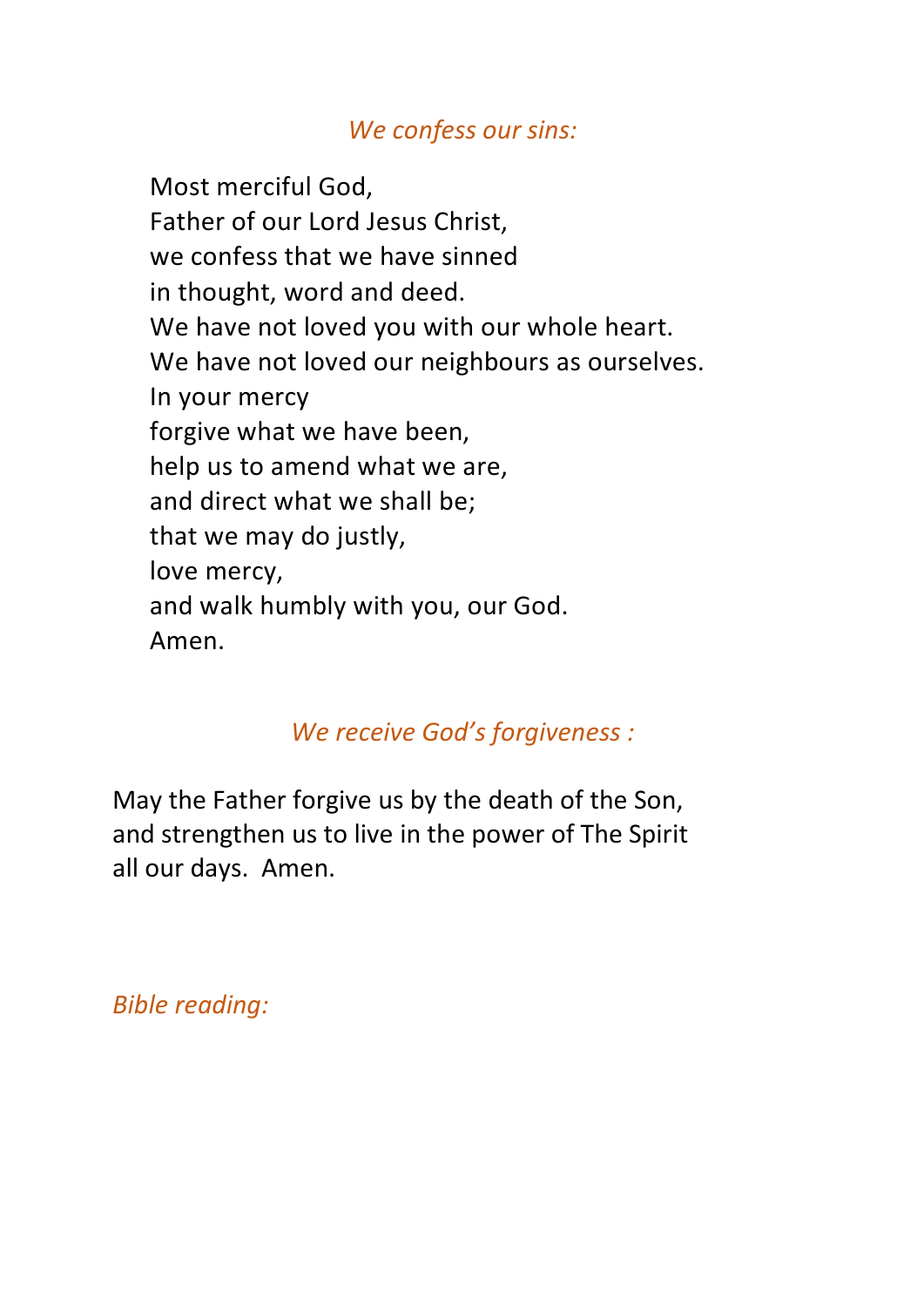## *We affirm our faith in Jesus Christ the Son of God:*

I believe in God, the Father almighty, creator of heaven and earth. I believe in Jesus Christ, his only Son, our Lord, who was conceived by the Holy Spirit, born of the Virgin Mary, suffered under Pontius Pilate, was crucified, died, and was buried; he descended to the dead. On the third day he rose again; he ascended into heaven, he is seated at the right hand of the Father, and he will come to judge the living and the dead. I believe in the Holy Spirit, the holy catholic Church, the communion of saints, the forgiveness of sins, the resurrection of the body, and the life everlasting. Amen.

*We intercede for others in the quiet of our hearts:*

Lord, meet us in the silence And hear our prayer.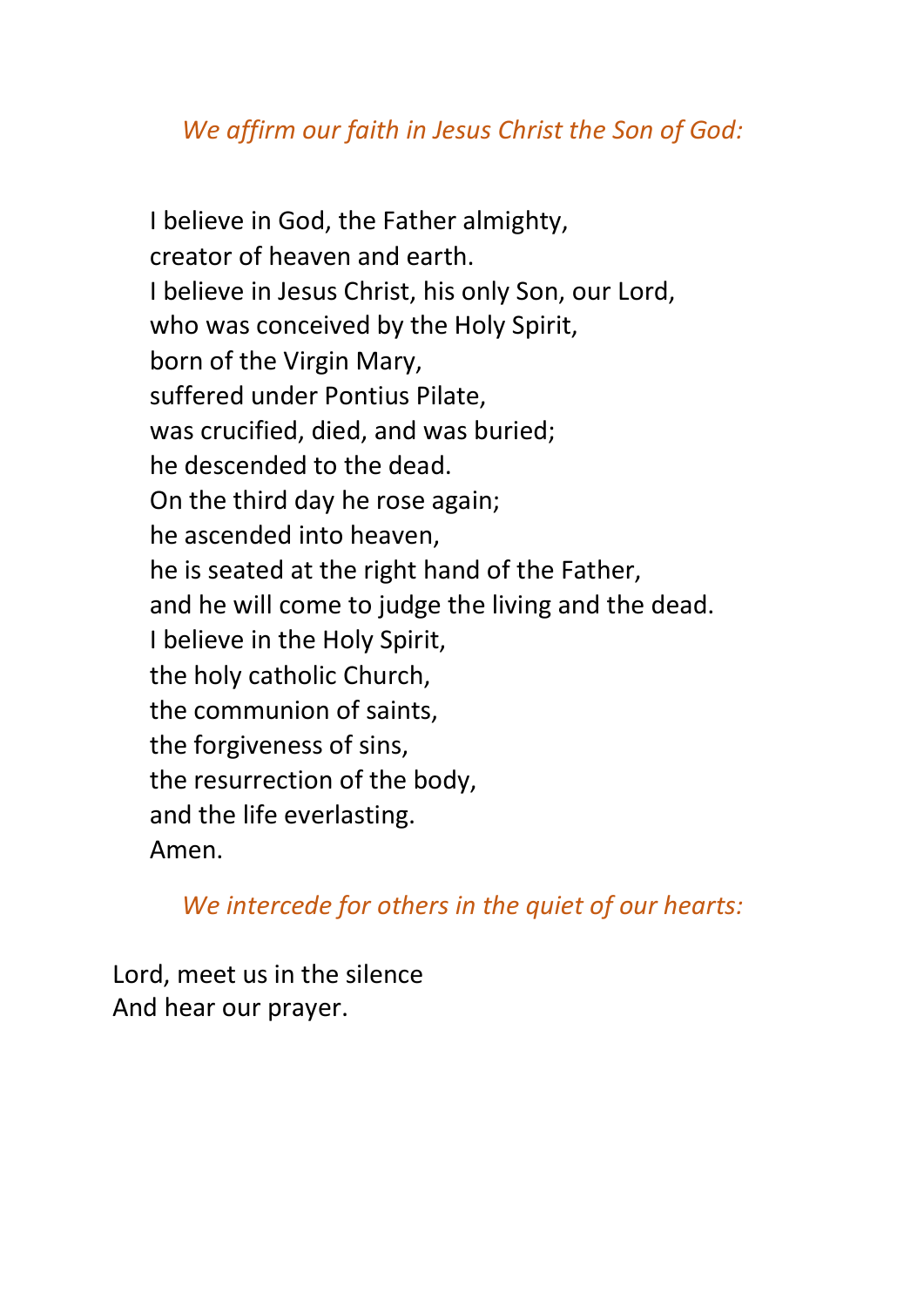*Silence for prayer is kept:*

*Pray for yourself in your isolation, that you would know God's presence with you Pray for others in their loneliness Pray for our country Pray for the world Pray for our NHS and caring services during the pandemic*

*We join with others around the world in the prayer that Jesus taught us:* 

Our Father, who art in heaven, hallowed be thy name; thy kingdom come; thy will be done; on earth as it is in heaven. Give us this day our daily bread. And forgive us our trespasses, as we forgive those who trespass against us. And lead us not into temptation; but deliver us from evil. For thine is the kingdom, the power and the glory, for ever and ever. Amen.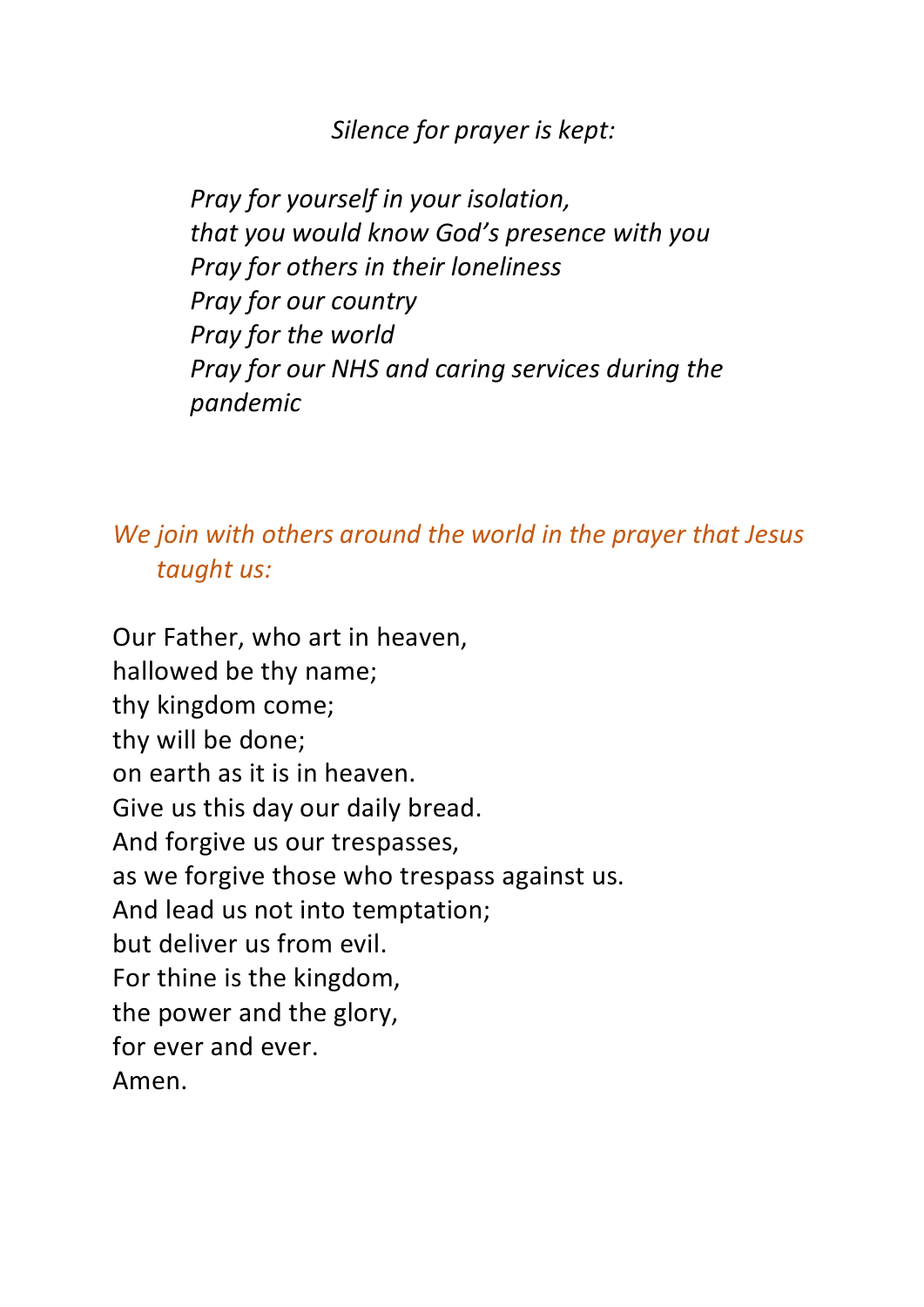# *Silence is kept*

Faithful God, may we who have shared in this time of worship Glory in the cross of our Lord Jesus Christ, Our salvation and hope, who reigns as Lord now and forever.

Fill us, Good Lord with your Spirit of love; And as you have fed us with your presence so make us one in heart and mind, In Jesus Christ our Lord. Amen.

Let us bless the Lord Thanks be to God.

*If you want to live out your faith during your isolation, why not telephone someone, to let them know that they are not alone?*

"For God has said, 'I will not leave you or forsake you' so we can confidently say, 'The Lord is my helper; I will not fear'." (Hebrews 13:5-6)

"It is the Lord who goes before you. He will be with you; he will not leave you or forsake you. Do not be dismayed." (Deuteronomy 31:8)

Please contact Rev Julie on 01892 770 436 or by email: revjuliesear1@gmail.com – she will also be in touch regularly.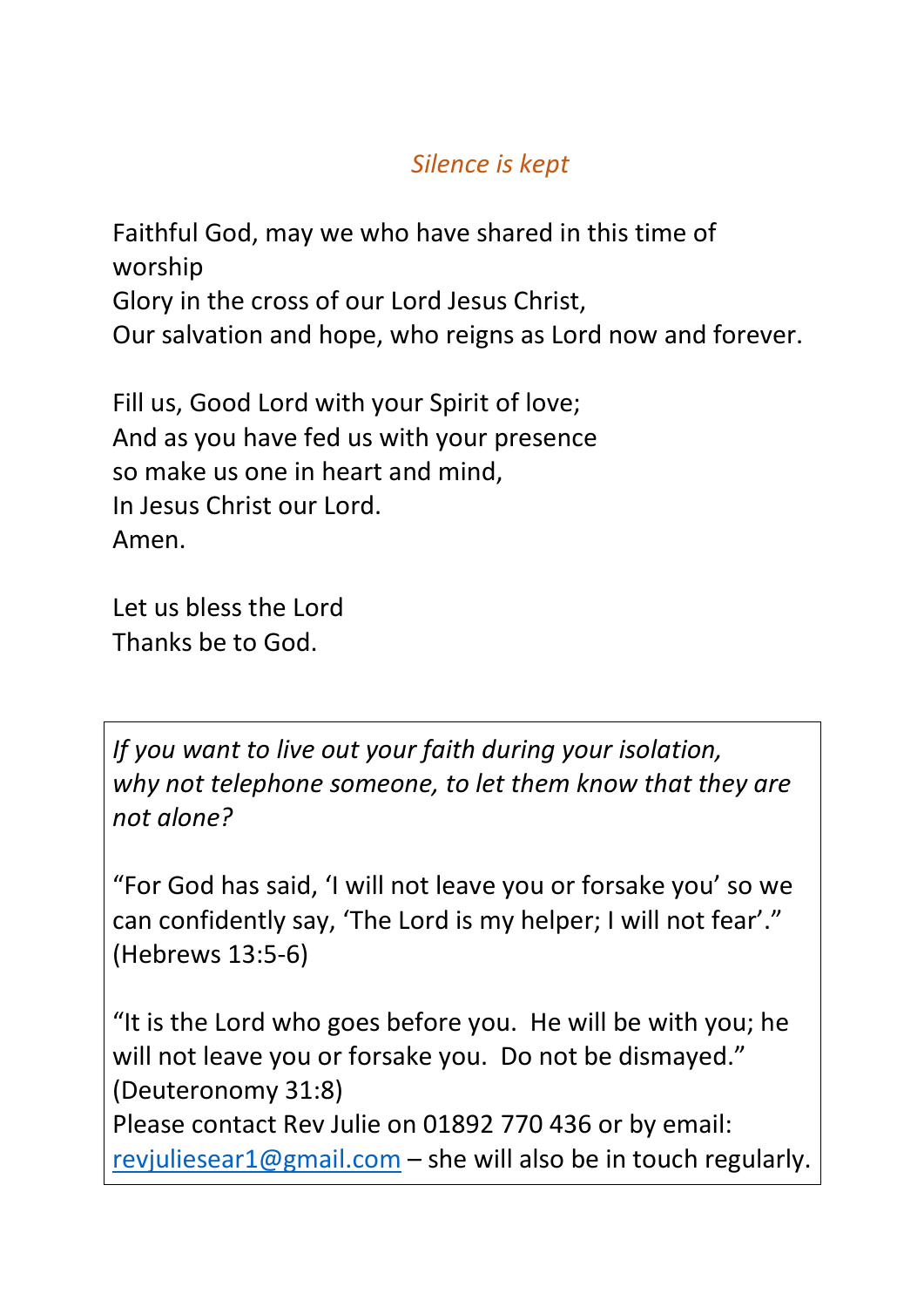## *A prayer for all those affected by coronavirus*

Keep us, good Lord, under the shadow of your mercy. Sustain and support the anxious, be with those who care for the sick, and lift up all who are brought low; that we may find comfort knowing that nothing can separate us from your love in Christ Jesus our Lord. Amen.

Rectors emergency Mobile number. 07514118616 Our websites:

www.hartfieldchurch.org www.colemanshatchchurch.org